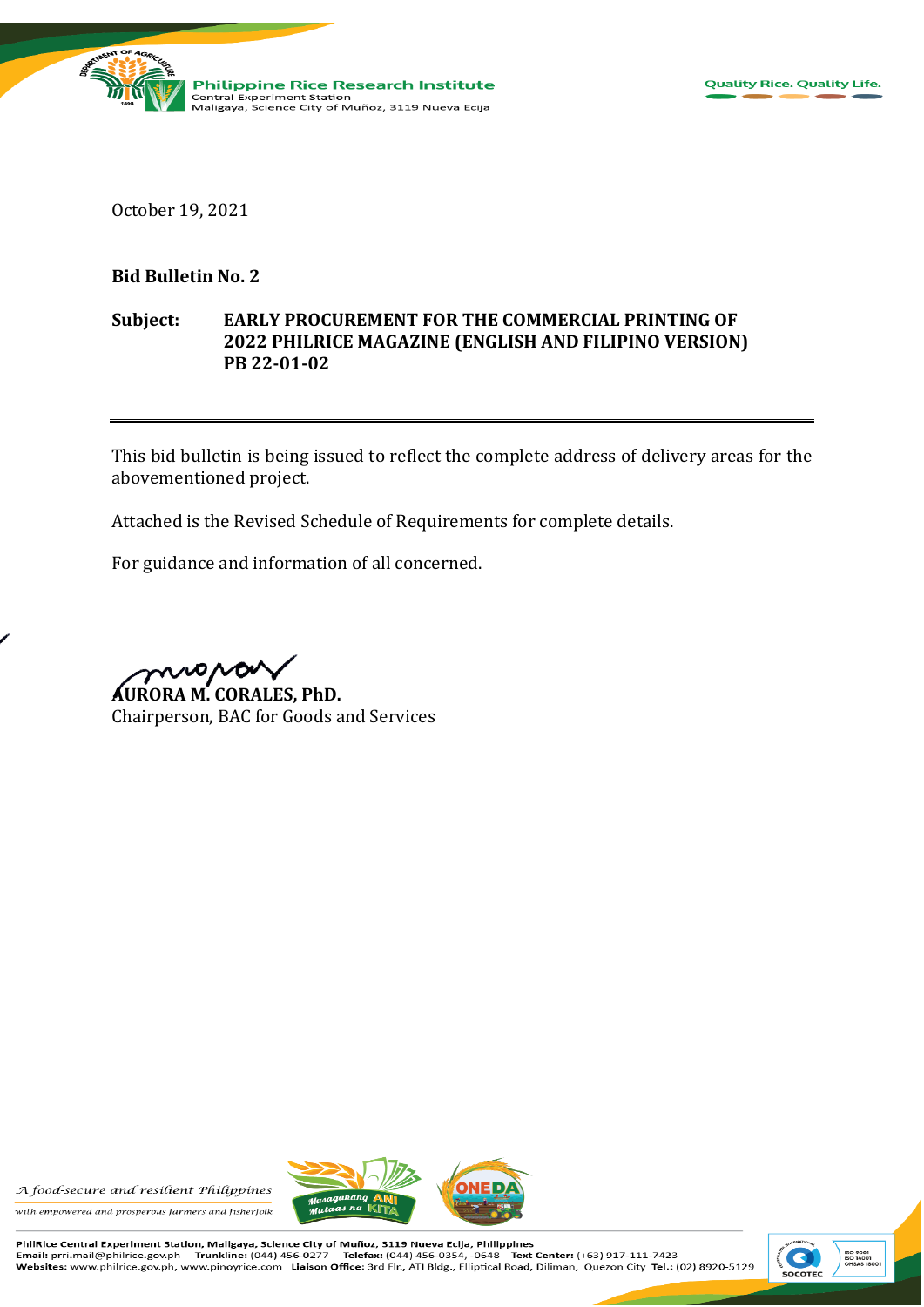## *Section VI. Schedule of Requirements*

The delivery schedule expressed as weeks/months stipulates hereafter a delivery date which is the date of delivery to the project site.

| <b>Item</b><br>no. | <b>Description</b>                                                                                                                                                                                                                   |                                                                          | Qty            | Unit | <b>Total ABC</b>                  | <b>Division</b> | <b>Delivery</b><br><b>Period</b>                                   |
|--------------------|--------------------------------------------------------------------------------------------------------------------------------------------------------------------------------------------------------------------------------------|--------------------------------------------------------------------------|----------------|------|-----------------------------------|-----------------|--------------------------------------------------------------------|
| 1.                 | One lot commercial printing of<br>PhilRice Magazine in Filipino &<br>English Language                                                                                                                                                |                                                                          | $\mathbf{1}$   | Lot  | P950,000.00                       |                 |                                                                    |
|                    | PhilRice Magazine Filipino<br>1.1.<br>2 issues yearly, printed semi-annually<br>Quantity: 3700 copies each issue<br><b>Areas and Breakdown of Delivery:</b><br><b>BRANCH</b><br><b>PhilRice Central</b><br><b>Experiment Station</b> | Maligaya, Science City<br>of Muñoz, Nueva Ecija                          | <b>ADDRESS</b> |      | <b>QUANTITY</b><br>$1,600$ copies |                 |                                                                    |
|                    | PhilRice Agusan                                                                                                                                                                                                                      | Basilisa, RTRomuladez<br>8611 Agusan Del<br>Norte                        |                |      | 300 copies                        |                 |                                                                    |
|                    | <b>PhilRice Batac</b><br><b>PhilRice Bicol</b>                                                                                                                                                                                       | <b>MMSU Campus, Batac</b><br>City 2906 Ilocos Norte<br>Batang Ligao City |                |      | 300 copies<br>300 copies          |                 | 15 days upon<br>approval of the<br>final materials for             |
|                    | PhilRice Isabela                                                                                                                                                                                                                     | 4504 Albay<br>Malasin, San Mateo<br>3318 Isabela                         |                |      | 300 copies                        |                 | printing.                                                          |
|                    | PhilRice Los Baños                                                                                                                                                                                                                   | <b>UPLB Campus, College</b><br>4031 Laguna                               |                |      | 300 copies                        | <b>DEVCOM</b>   |                                                                    |
|                    | PhilRice Midsayap                                                                                                                                                                                                                    | Bual Norte, Midsayap<br>9410 North Cotabato                              |                |      | 300 copies                        |                 |                                                                    |
|                    | <b>PhilRice Negros</b>                                                                                                                                                                                                               | Cansilayan, Murcia<br>6129 Negros<br>Occidental                          |                |      | 300 copies                        |                 |                                                                    |
|                    | 1.2 PhilRice Magazine English<br>4 issues yearly, printed quarterly<br>Quantity: 3700 copies each issue<br><b>Areas and Breakdown of Delivery:</b>                                                                                   |                                                                          |                |      |                                   |                 | 15 days upon<br>approval of the<br>final materials for<br>printing |
|                    | <b>BRANCH</b>                                                                                                                                                                                                                        |                                                                          | <b>ADDRESS</b> |      | <b>QUANTITY</b>                   |                 |                                                                    |
|                    | <b>PhilRice Central</b><br><b>Experiment Station</b>                                                                                                                                                                                 | Maligaya, Science City<br>of Muñoz, Nueva Ecija                          |                |      | 1,200 copies                      |                 |                                                                    |